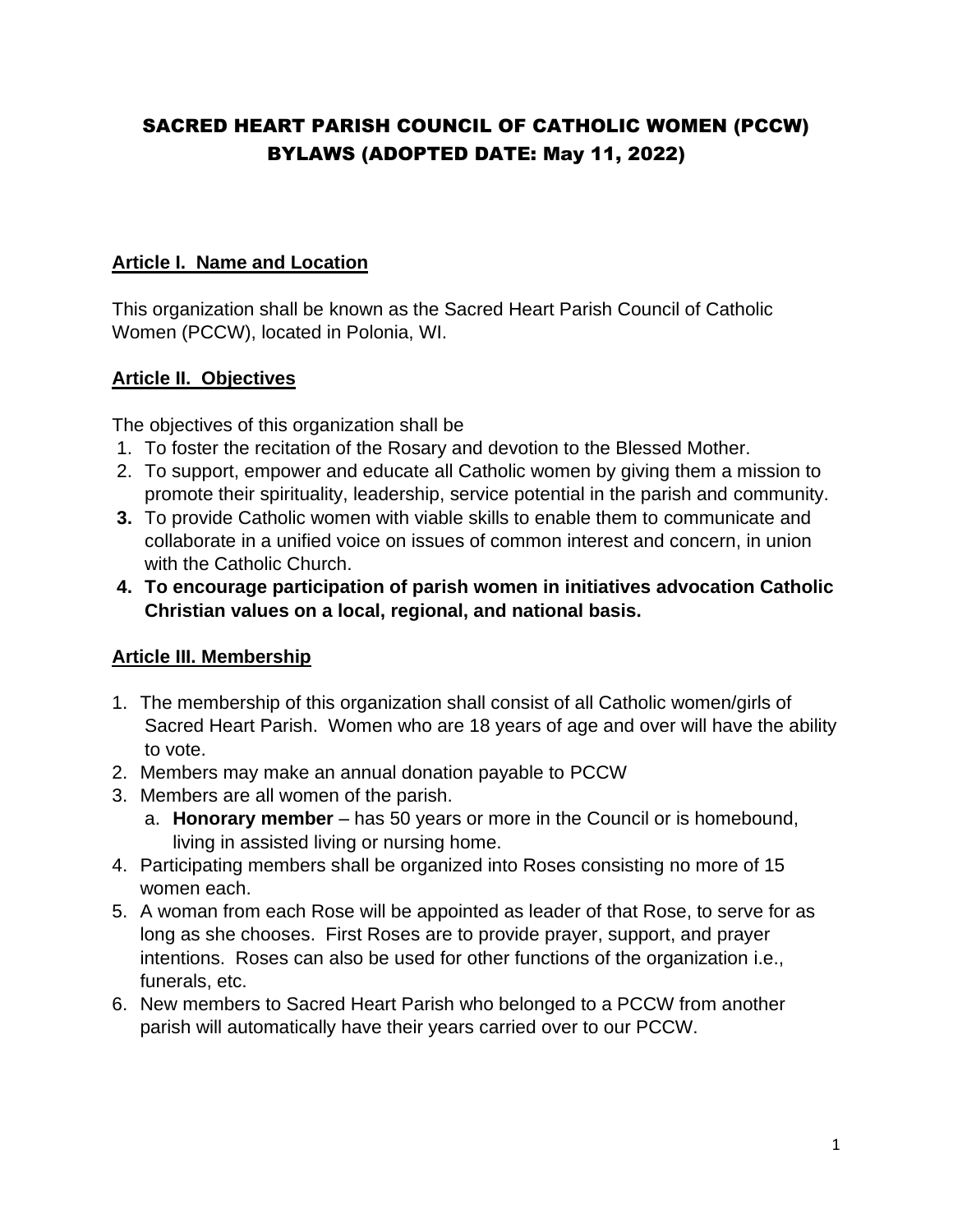## **Article IV. Meetings**

- 1. General Council meetings will be held every month, except (December, June, July, and August), and consist of a program of instructional of social nature and a business meeting, followed by coffee and fellowship. January will be the Christmas Party. That date will be determined at the November meeting. There will be a January meeting separate from the Christmas Party.
- 2. Separate Executive Committee meetings may be held at the discretion of the current President.
- 3. The annual meeting will be held in May. Newly elected officers are installed at this meeting.

## **Article V. Officers and Terms**

- 1. The officers of this organization shall be: President, Vice-president, Secretary, and Treasurer.
- 2. The positions and respective terms of office are as follows:
	- a. A term of office is considered two (2) years.
	- b. The President serves one term which is 2 years
	- c. The Vice-president serves one term (2 years) and assumes the presidency for a smooth transition for the next 2 years.
	- d. The President shall appoint the Secretary, she serves one term (2 years), but no more than two (2) terms.
	- e. The Treasurer may be reelected for more than one term, but no more than three (3) terms.

## **Article VI. Executive Committee**

- 1. The Executive Committee shall consist of all officers.
- 2. The Pastor is the spiritual and organizational advisor and should be consulted regarding proposed activities and invited to participate in PCCW meetings as available.

## **Article VII. Quorum**

- 1. There shall be ten (10) members or more at a meeting to vote.
- 2. There shall be three-fourths (3/4) of Executive Committee members.

## **Article VIII. Nominations and Elections**

1. Open officer positions are posted in the church bulletin. All interested candidates, 21 years of age or older are asked to contact a designated person of the Nominating Committee.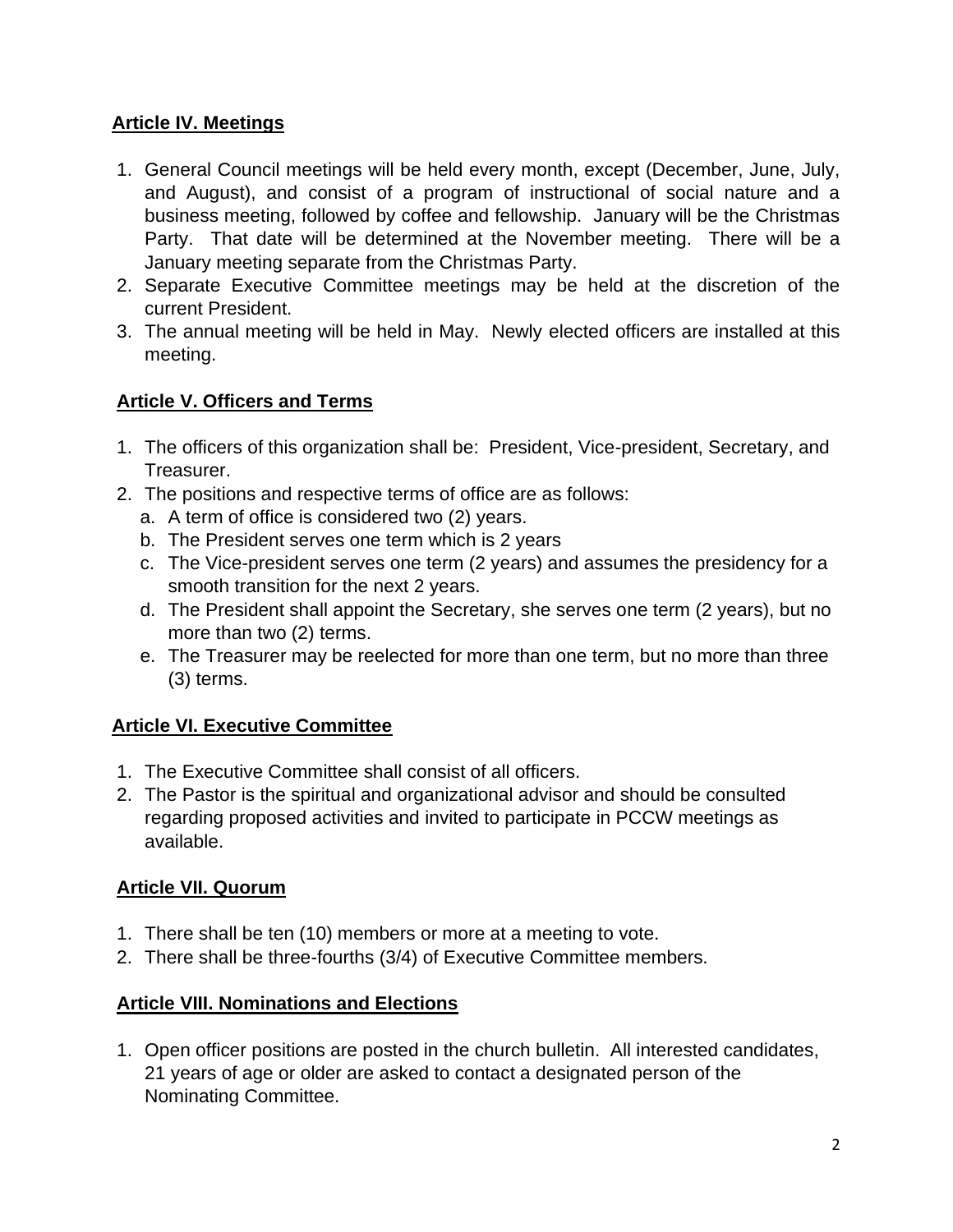- 2. Committee: A Nominating Committee consisting of three members shall be elected at the general Council meeting held in February.
- 3. Presentations of Slate: At the April meeting, the Nominating Committee shall present a slate of candidates, or the candidate names can be mailed or emailed to the general Council. Nominations may also be made from the floor providing all election requirements have been met.
- 4. Elections: The elections shall be held at the annual meeting in May. Where there is but one candidate for an office, election shall be by acclamation. Where there is more than one candidate for an office, the election shall be by ballot. The candidate who receives a majority of the votes cast shall be elected and shall assume office at the close of the annual meeting.
- 5. **Candidates and appointees will be approved by the Pastor before being brought to the general Council.**
- 6. New Executive Committee officers will assume their role in May.
- 7. Elected officers shall be formally installed by the Pastor at the May meeting.

# **Article IX. Duties of Officers**

- 1. The **President** shall meet with the pastor and discuss the role Council can play in the parish. She shall be a liaison to the pastor and other parish ministries. She shall preside at all the meetings of the PCCW. She may call special meetings when deemed necessary. She furnishes leadership and direction for the organization. She will be the official representative of the PCCW and will perform such other duties as requested.
- 2. The **Vice-president** will assist the President in the performance of her duties and will perform such other duties as the President may designate. She will assume the position of the President in her absence.
- 3. The **Secretary** shall keep the minutes of the meetings and help the President prepare for meetings. She shall be custodian of the PCCW's records. She shall conduct correspondence of the PCCS and perform duties as may be assigned by the President. She will share the meeting minutes with the Pastor before approval from the general Council.
- 4. The **Treasurer** is responsible for:
	- Receipt of all PCCW income, recording of income and bank deposits
	- Pay all bills authorized by the President
	- Make an itemized report of all transactions for each meeting
	- Works in unity with the Parish office administrator
	- Will submit the PCCW budget request
- 5. An officer shall be a representative at the Parish Council meetings.
- 6. If for any reason an office, other than the President, is unable to complete her term of office the PCCW shall go into meeting and elect a new officer in her place.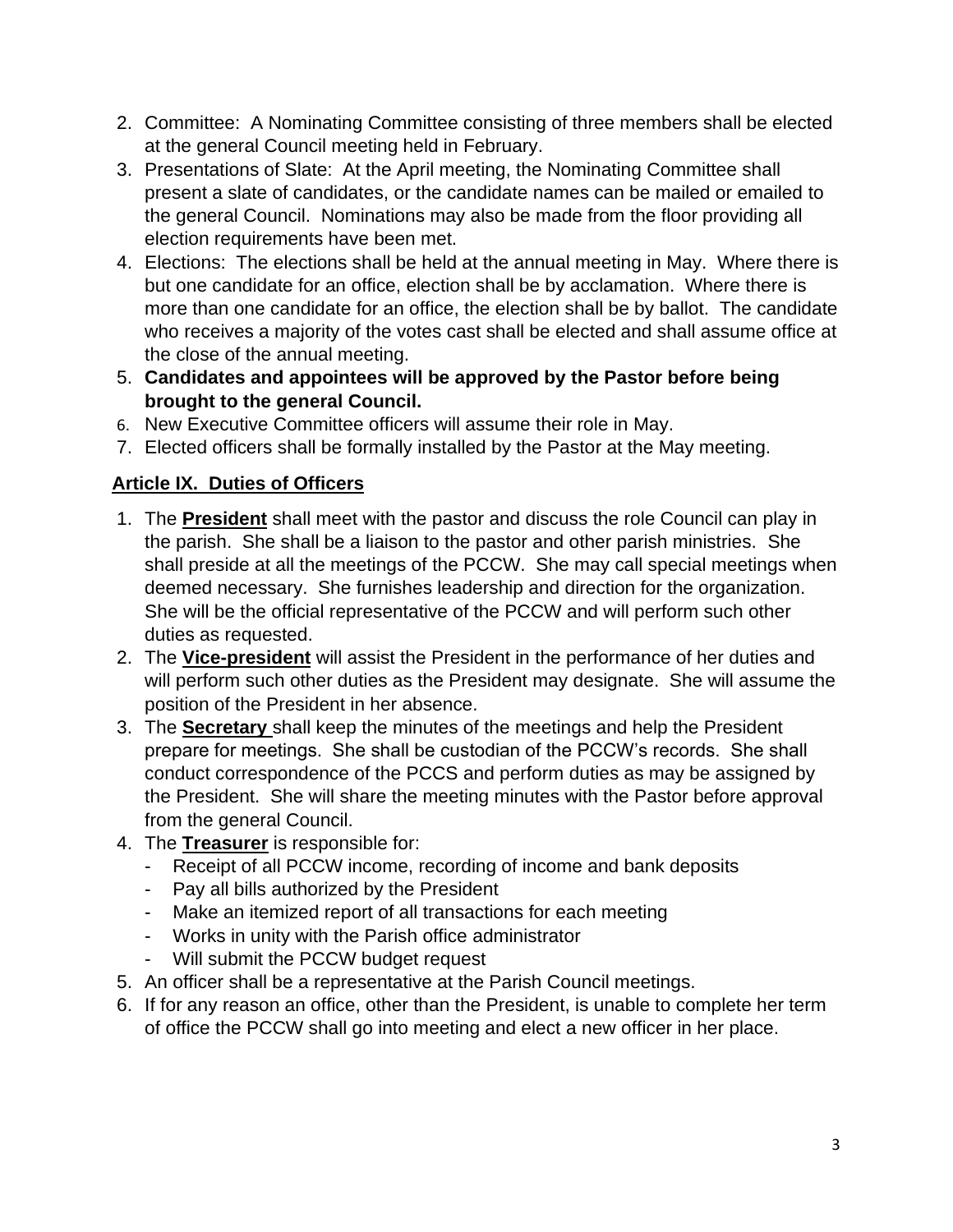## **Article X. Commissions and Committees**

- 1. Commissions:
	- a. **Spirituality:** The aim of the Spirituality Commission is to create a community that is educated and dynamic. Catholic women called to discipleship ad holiness respond with personal witness and service to the Church and to the world. The commission work reinforces faith and assists in meaningful ecumenical dialogue. The Spirituality Commission provides beautiful Rosary reflections, prayer, and retreats to enhance the spiritual life of all Council members.
	- b. **Leadership:** The Leadership Commission provides membership development, public relations resources, mentoring resources, and publications to ensure that successful organization and management of Council and its programs It serves to strengthen the leadership team.
	- c. **Service:** The Service Commission engages the members of the PCCW to address the needs and concerns of the family, community, and throughout the world. It is focused on action that affects the life, growth, and productivity and well-being of all people, especially women and children and the communities in which they live.
- 2. Special Committees could consist of
	- a. Program
	- b. Hospitality
	- c. Social
	- d. Publicity
	- e. Membership
- 3. Special Committees shall be named at the option of the President.
- 4. Written notice needs to be made whenever a chairperson decides to step down from an appointed committee. The Spiritual Advisor (Pastor) and the President of the PCCW need to be informed so that a new chair person can be appointed. A new appointment will be made at a general Council meeting.
- 5. If a chairperson needs to be replaced from a committee the Spiritual Advisor will be informed ad a new appointment will be made at a general County meeting.

# **Article XI. Amendments**

These bylaws may be amended at the annual meeting by a two-thirds (2/3) vote of those members present and voting, provided that any proposed amendment was first approved by the Pastor. Then such amendments will be presented to the organization at a general meeting.

## **PCCW Policies (04-08-19)**

- 1. The fiscal year shall be from (July 1 to June 30)
- 2. Bylaws are reviewed every two years on even-numbered years. Revied Bylaws are shared with the general Council. First, they will be reviewed and approved by the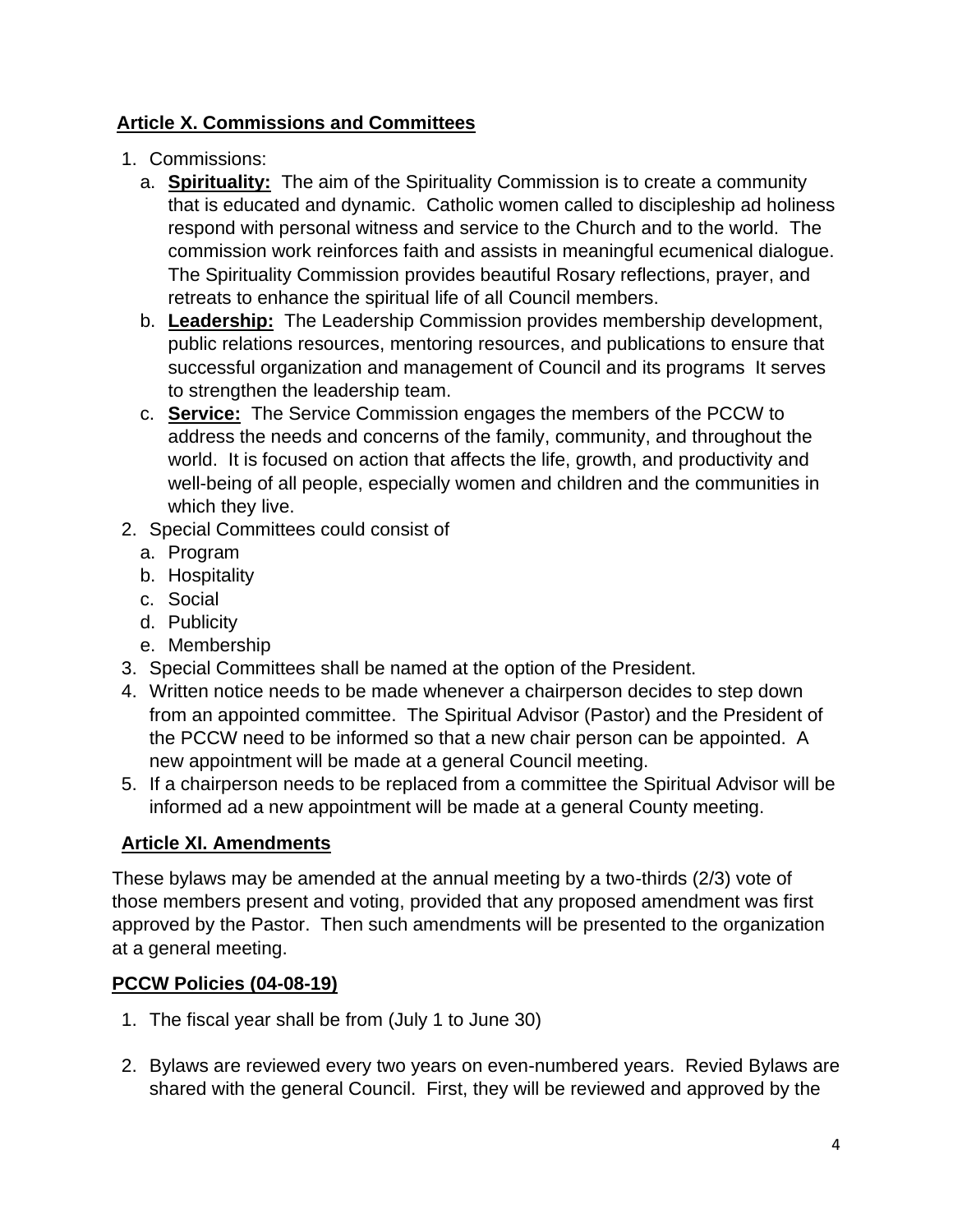Pastor. Then discussion and approval by a majority vote of at least one vote over half of those present. Such vote should take place at the last meeting of the year or soon after.

## **Article XII. Standing Rules for Sacred Heart PCCW**

- 1. The meetings of the PCCW shall include the recitation of the Rosary during that time all members are encouraged to attend the Community Rosary prayed in the church starting at 5:30pm. The meetings shall be opened with prayer by the PCCW office in charge.
- 2. When the Rosary will be prayed thirty (30) minutes before Masses on Saturday and Sunday, all members can participate in helping in the recitation.
- 3. PCCW members will pray the Rosary at funerals if requested by the family of the deceased.
- 4. The responsibilities of the members are:
	- a. Members are asked to pray the Rosary daily.
	- b. Respond to calls from Group Chairperson to help with funeral lunches and provide baked goods.
	- c. Participate in PCCW activities throughout the year (i.e. Christmas Raffle, Steak Raffle, Ponczka making and sales, and Ponczka Raffle, Cherry Tree, and Party)
- 5. Attend PCCW meetings.

## **Expenses:**

- 1. Expenses incurred by the President, Vice President, or any member shall be reimbursed from the Treasury withing thirty (30) days.
- 2. An expense voucher, dated, and stating the purpose of expenses needs to be signed by the person presenting the voucher, the Treasurer, and one member of the Executive Committee. The voucher needs to be submitted to the PCCW before reimbursement withing thirty (30) days.
- 3. Reimbursement for funerals

## **Budget:**

- 1. PCCW shall submit budget request through the Parish office to be reviewed by Sacred Heart Finance Council and approved by the Pastor.
- 2. Once the budget is approved any expenses incurred along with the approved budget shall go through the Sacred Heart Finance Council for review and approved by the Pastor.